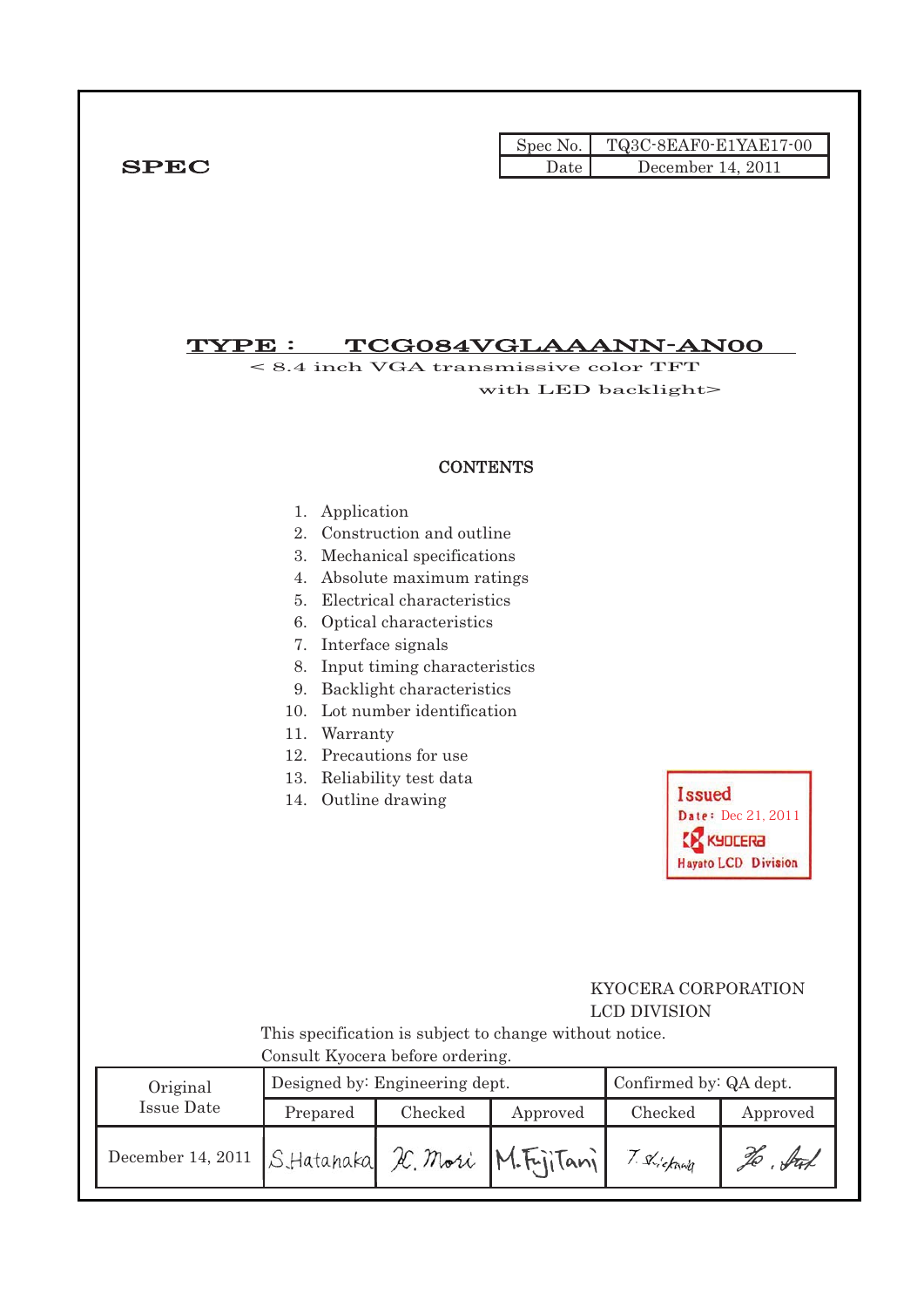# Warning

- 1. This Kyocera LCD module has been specifically designed for use only in electronic devices and industrial machines in the area of audio control, office automation, industrial control, home appliances, etc. The module should not be used in applications where the highest level of safety and reliability are required and module failure or malfunction of such module results in physical harm or loss of life, as well as enormous damage or loss. Such fields of applications include, without limitation, medical, aerospace, communications infrastructure, atomic energy control. Kyocera expressly disclaims any and all liability resulting in any way to the use of the module in such applications.
- 2. Customer agrees to indemnify, defend and hold Kyocera harmless from and against any and all actions, claims, damages, liabilities, awards, costs, and expenses, including legal expenses, resulting from or arising out of Customer's use, or sale for use, or Kyocera modules in applications.

# Caution

1. Kyocera shall have the right, which Customer hereby acknowledges, to immediately scrap or destroy tooling for Kyocera modules for which no Purchase Orders have been received from the Customer in a two-year period.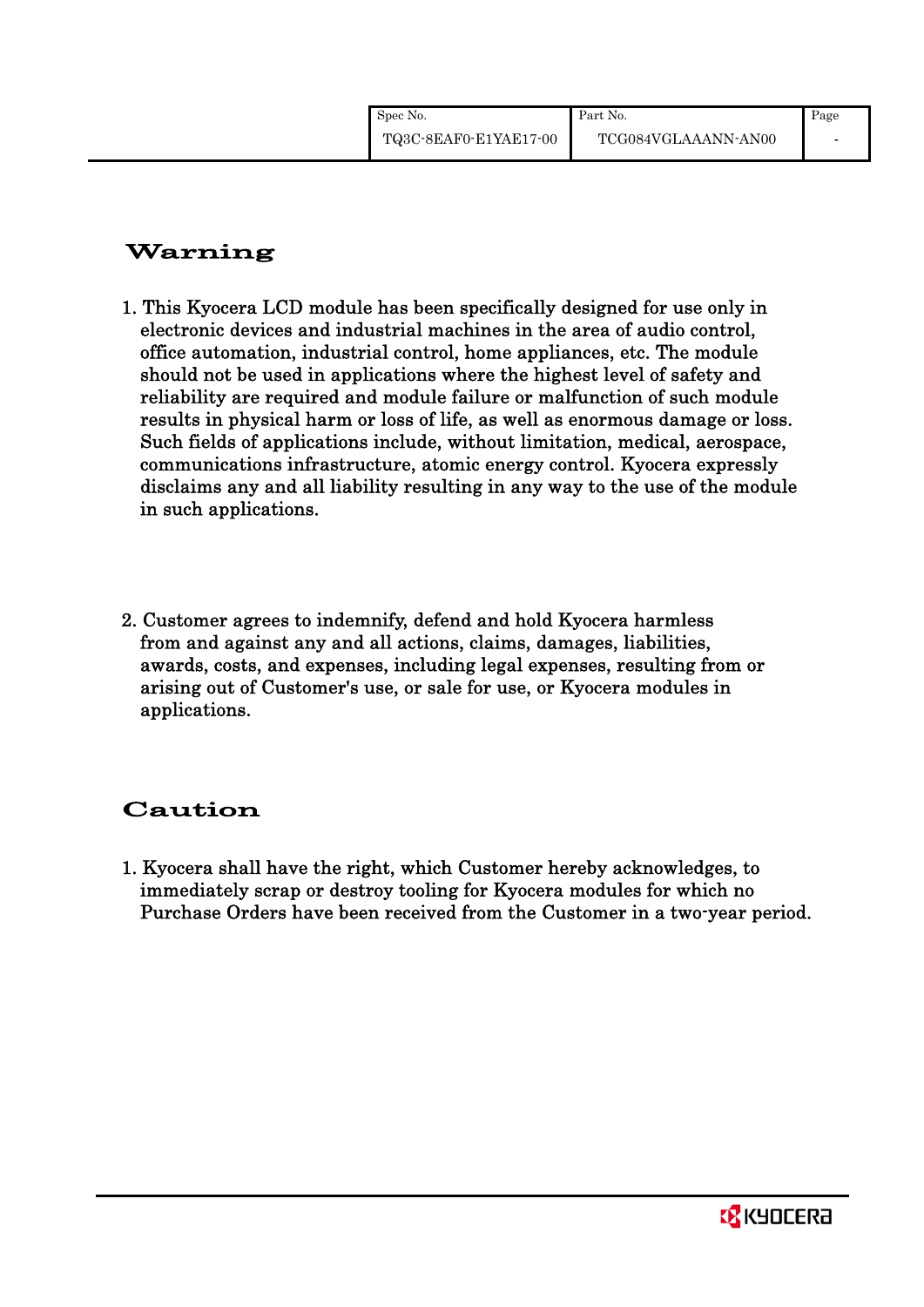| <b>B</b> KYOCERA |  |  |  |  |
|------------------|--|--|--|--|
|------------------|--|--|--|--|

|                  |                      |          | ${\rm Spec}$ No.                                   |          | Part $\mbox{No.}$                    |                                             |          | Pag |
|------------------|----------------------|----------|----------------------------------------------------|----------|--------------------------------------|---------------------------------------------|----------|-----|
|                  |                      |          | ${\bf TQ3C\text{-}SEAF0\text{-}E1YAE17\text{-}00}$ |          |                                      | $\operatorname{TCG084VGLAAANN\text{-}ANO0}$ |          |     |
|                  |                      |          | Revision record                                    |          |                                      |                                             |          |     |
|                  | $\rm{Date}$          |          | Designed by : Engineering dept.                    |          |                                      | Confirmed by : QA dept.                     |          |     |
|                  |                      | Prepared | $\rm Checked$                                      | Approved |                                      | $\rm Checked$                               | Approved |     |
|                  |                      |          |                                                    |          |                                      |                                             |          |     |
| ${\rm Rev. No.}$ | $\rm{\textbf{Date}}$ | Page     |                                                    |          | $\label{eq:2} \textbf{Descriptions}$ |                                             |          |     |
|                  |                      |          |                                                    |          |                                      |                                             |          |     |
|                  |                      |          |                                                    |          |                                      |                                             |          |     |
|                  |                      |          |                                                    |          |                                      |                                             |          |     |
|                  |                      |          |                                                    |          |                                      |                                             |          |     |
|                  |                      |          |                                                    |          |                                      |                                             |          |     |
|                  |                      |          |                                                    |          |                                      |                                             |          |     |
|                  |                      |          |                                                    |          |                                      |                                             |          |     |
|                  |                      |          |                                                    |          |                                      |                                             |          |     |
|                  |                      |          |                                                    |          |                                      |                                             |          |     |
|                  |                      |          |                                                    |          |                                      |                                             |          |     |
|                  |                      |          |                                                    |          |                                      |                                             |          |     |
|                  |                      |          |                                                    |          |                                      |                                             |          |     |
|                  |                      |          |                                                    |          |                                      |                                             |          |     |
|                  |                      |          |                                                    |          |                                      |                                             |          |     |
|                  |                      |          |                                                    |          |                                      |                                             |          |     |
|                  |                      |          |                                                    |          |                                      |                                             |          |     |
|                  |                      |          |                                                    |          |                                      |                                             |          |     |
|                  |                      |          |                                                    |          |                                      |                                             |          |     |
|                  |                      |          |                                                    |          |                                      |                                             |          |     |
|                  |                      |          |                                                    |          |                                      |                                             |          |     |
|                  |                      |          |                                                    |          |                                      |                                             |          |     |
|                  |                      |          |                                                    |          |                                      |                                             |          |     |
|                  |                      |          |                                                    |          |                                      |                                             |          |     |
|                  |                      |          |                                                    |          |                                      |                                             |          |     |
|                  |                      |          |                                                    |          |                                      |                                             |          |     |
|                  |                      |          |                                                    |          |                                      |                                             |          |     |
|                  |                      |          |                                                    |          |                                      |                                             |          |     |
|                  |                      |          |                                                    |          |                                      |                                             |          |     |
|                  |                      |          |                                                    |          |                                      |                                             |          |     |
|                  |                      |          |                                                    |          |                                      |                                             |          |     |
|                  |                      |          |                                                    |          |                                      |                                             |          |     |
|                  |                      |          |                                                    |          |                                      |                                             |          |     |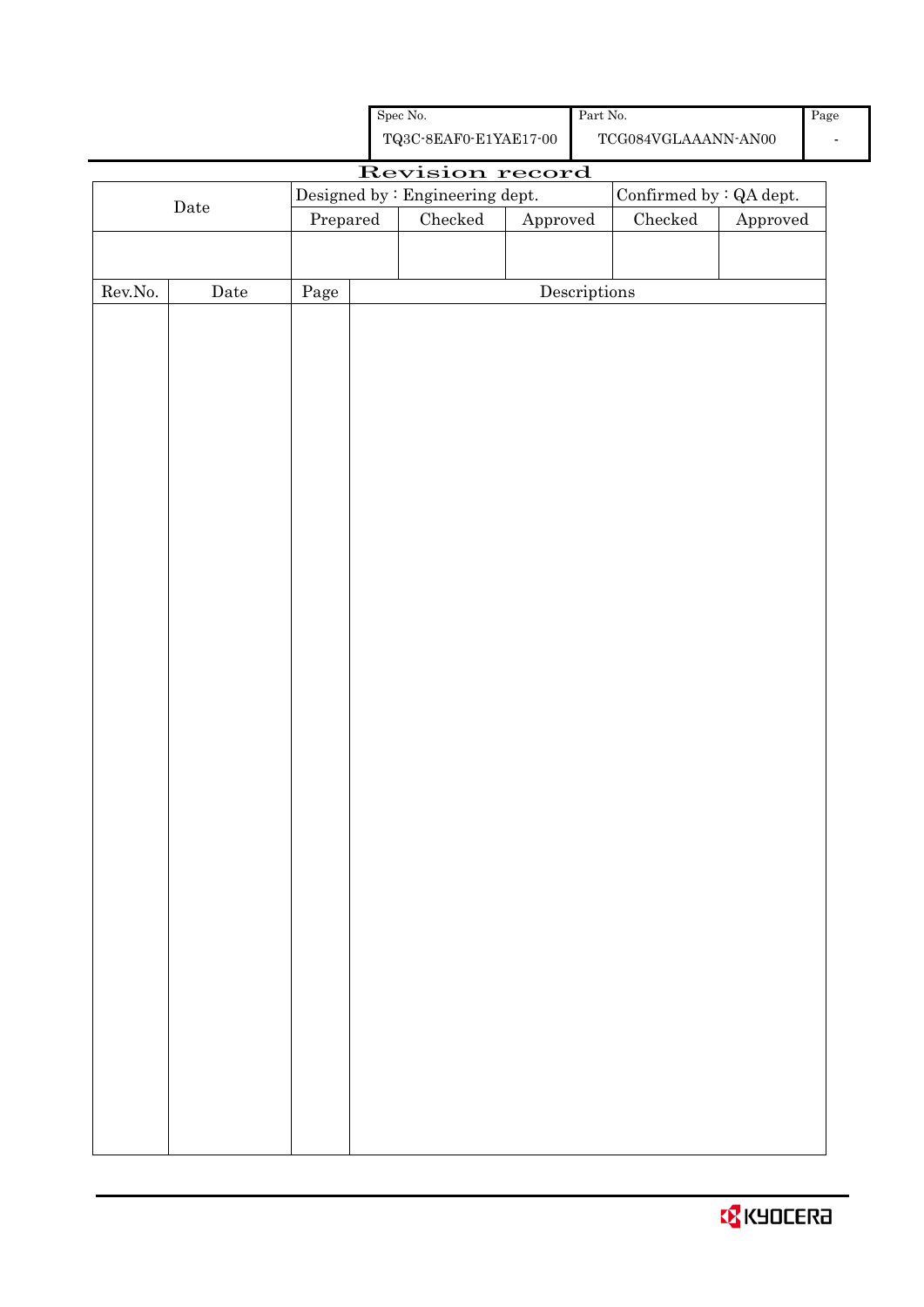| Spec No.              | Part No.            | Page |
|-----------------------|---------------------|------|
| TQ3C-8EAF0-E1YAE17-00 | TCG084VGLAAANN-AN00 |      |

# 1. Application

This document defines the specification of TCG084VGLAAANN-AN00. (RoHS Compliant)

#### 2. Construction and outline

| LCD.               | : Transmissive color dot matrix type TFT             |
|--------------------|------------------------------------------------------|
| Backlight system   | : LED                                                |
| Polarizer          | : Anti-Glare treatment                               |
| Additional circuit | : Timing controller, Power supply $(3.3V)$ input)    |
|                    | (without constant current circuit for LED Backlight) |

#### 3. Mechanical specifications

| <b>Item</b>                        | Specification                                              | Unit |
|------------------------------------|------------------------------------------------------------|------|
| Outline dimensions<br><sup>1</sup> | $199.5(W)\times(147.4)(H)\times9(D)$                       | mm   |
| Active area                        | $170.88(W)\times 128.16(H)$<br>(21.3cm/8.4 inch(Diagonal)) | mm   |
| Dot format                         | $640 \times (R,G,B)(W) \times 480(H)$                      | dot  |
| Dot pitch                          | $0.089(W)\times0.267(H)$                                   | mm   |
| 2)<br>Base color                   | Normally White                                             |      |
| Mass                               | (320)                                                      | g    |

1) Projection not included. Please refer to outline for details.

2) Due to the characteristics of the LCD material, the color varies with environmental temperature.

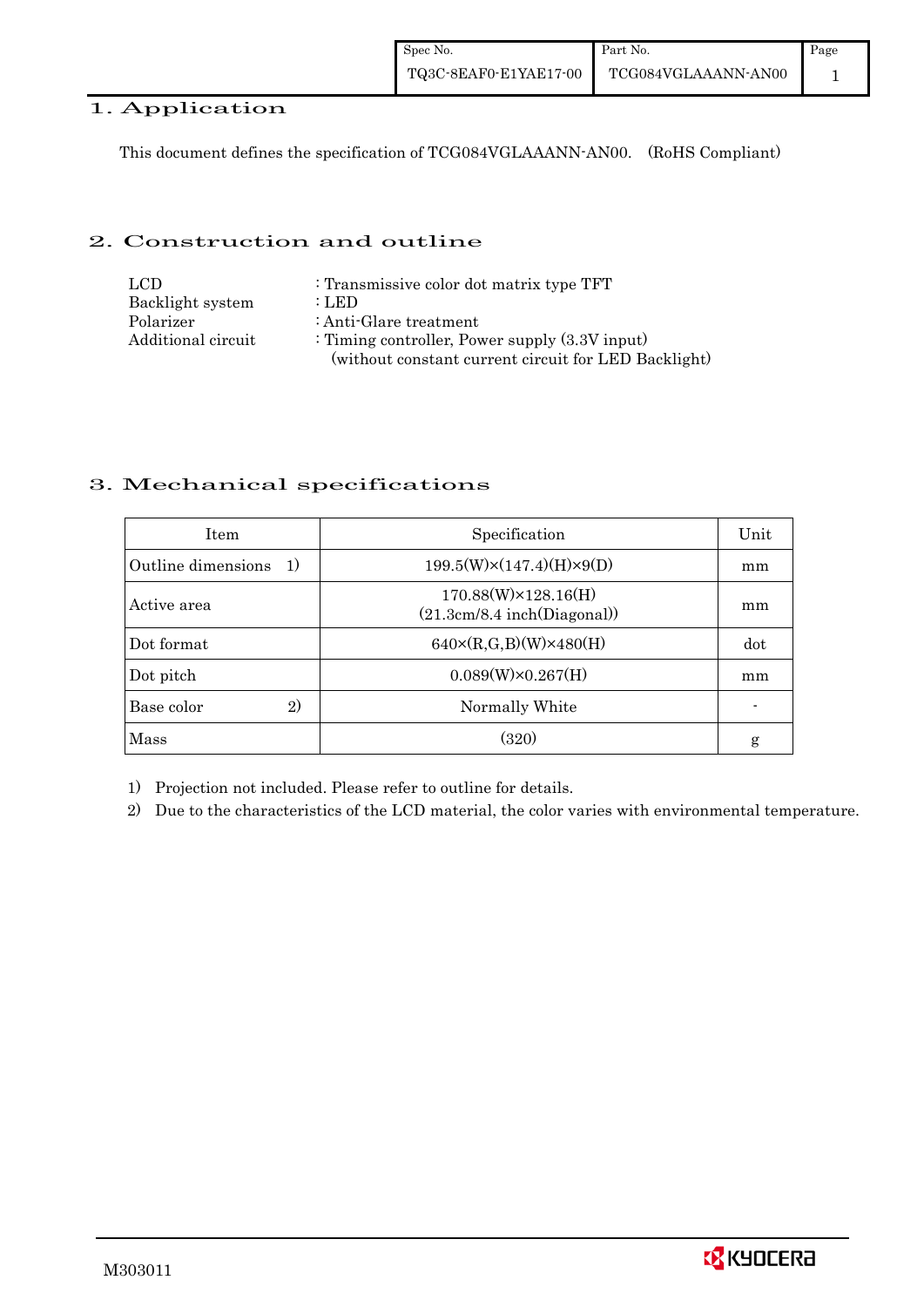#### 4. Absolute maximum ratings

4-1. Electrical absolute maximum ratings

| Item                 |         | Symbol       | Min.   | Max.  | Unit |
|----------------------|---------|--------------|--------|-------|------|
| Supply voltage       |         | $\rm V_{DD}$ |        | 4.0   |      |
| Input signal voltage |         | $\rm V_{IN}$ | $-0.3$ | 6.0   |      |
| LED forward current  | $2)$ 3) |              |        | (100) | mА   |

- 1) Input signal : CK, R0~R5, G0~G5, B0~B5, HSYNC, VSYNC, ENAB, R/L, U/D
- 2) For each "AN-CA"
- 3) Do not apply reversed voltage.

#### 4-2. Environmental absolute maximum ratings

| Item                  |    | Symbol             | Min.  | Max. | Unit        |
|-----------------------|----|--------------------|-------|------|-------------|
| Operating temperature |    | $\mathrm{T_{OP}}$  | $-20$ | 70   | $^{\circ}C$ |
| Storage temperature   | 2) | T <sub>STO</sub>   | $-30$ | 80   | $^{\circ}C$ |
| Operating humidity    | 3) | Hop                | 10    |      | %RH         |
| Storage humidity      | 3) | $_{\mathrm{HSTO}}$ | 10    | 4)   | %RH         |
| Vibration             |    |                    | 5)    | 5)   |             |
| Shock                 |    |                    | 6)    | 6)   |             |

- 1) Operating temperature means a temperature which operation shall be guaranteed. Since display performance is evaluated at 25°C, another temperature range should be confirmed.
- 2) Temp. =  $-30^{\circ}$ C $<$ 48h, Temp. =  $80^{\circ}$ C $<$ 168h

 Store LCD at normal temperature/humidity. Keep them free from vibration and shock. An LCD that is kept at a low or a high temperature for a long time can be defective due to other conditions, even if the low or high temperature satisfies the standard. (Please refer to "Precautions for Use" for details.)

- 3) Non-condensing
- 4) Temp. $\leq 40^{\circ}$ C, 85%RH Max.

Temp.  $>40^{\circ}$ C, Absolute humidity shall be less than 85%RH at 40 $^{\circ}$ C.

5)

| Frequency       | $10\sim$ 55 Hz    | Acceleration value           |
|-----------------|-------------------|------------------------------|
| Vibration width | $0.15$ mm         | $(0.3 \sim 9 \text{ m/s}^2)$ |
| Interval        | $10 - 55 - 10$ Hz | 1 minutes                    |

 2 hours in each direction X, Y, Z (6 hours total) EIAJ ED-2531

6) Acceleration: 490 m/s2, Pulse width: 11 ms 3 times in each direction:  $\pm X$ ,  $\pm Y$ ,  $\pm Z$ EIAJ ED-2531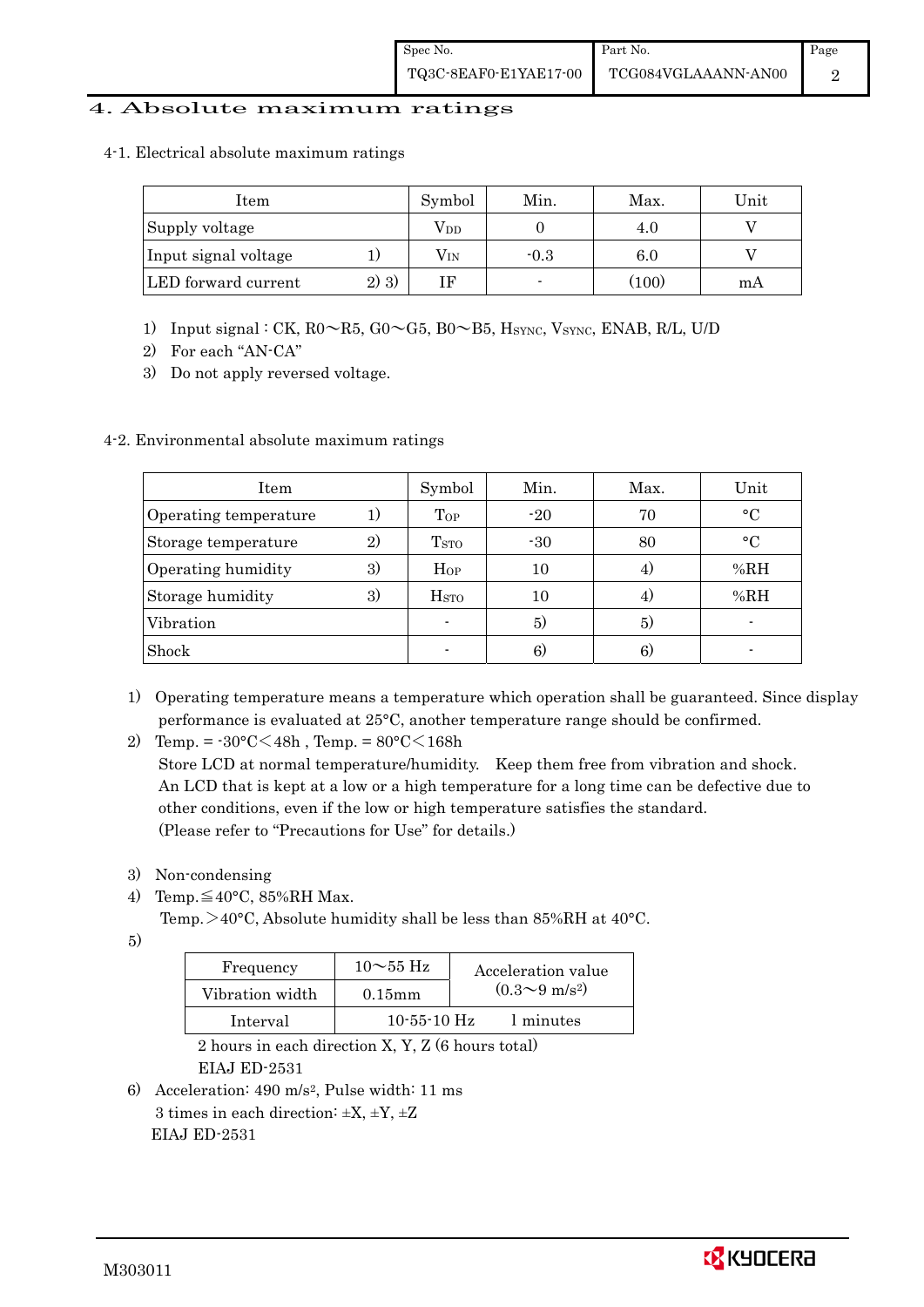| Spec No.              | Part No.            | Page |
|-----------------------|---------------------|------|
| TQ3C-8EAF0-E1YAE17-00 | TCG084VGLAAANN-AN00 |      |

### 5. Electrical characteristics

|                                 |               |                          |                          |       | Temp. = $-20 \sim 70$ °C |          |
|---------------------------------|---------------|--------------------------|--------------------------|-------|--------------------------|----------|
| Item                            | Symbol        | Condition                | Min.                     | Typ.  | Max.                     | Unit     |
| Supply voltage<br>1)            | $V_{DD}$      | $\overline{\phantom{a}}$ | (3.0)                    | (3.3) | (3.6)                    | $\rm _V$ |
| Current consumption             | $_{\rm{LDD}}$ | 2)                       | $\blacksquare$           | (160) | (240)                    | mA       |
| Permissive input ripple voltage | $\rm V_{RP}$  | $\blacksquare$           | $\overline{\phantom{0}}$ |       | (100)                    | $mVp-p$  |
|                                 | $\rm V_{II}$  | "Low" level              | $\theta$                 |       | 0.8                      | V        |
| 3)<br>Input signal voltage      | $\rm V_{IH}$  | "High" level             | 2.0                      |       | $\rm V_{DD}$             |          |

1) V<sub>DD</sub>-turn-on conditions



2) Display pattern:



3) Input signal : CK,  $R0 \sim R5$ ,  $G0 \sim G5$ ,  $B0 \sim B5$ , Hsync, Vsync, ENAB, R/L, U/D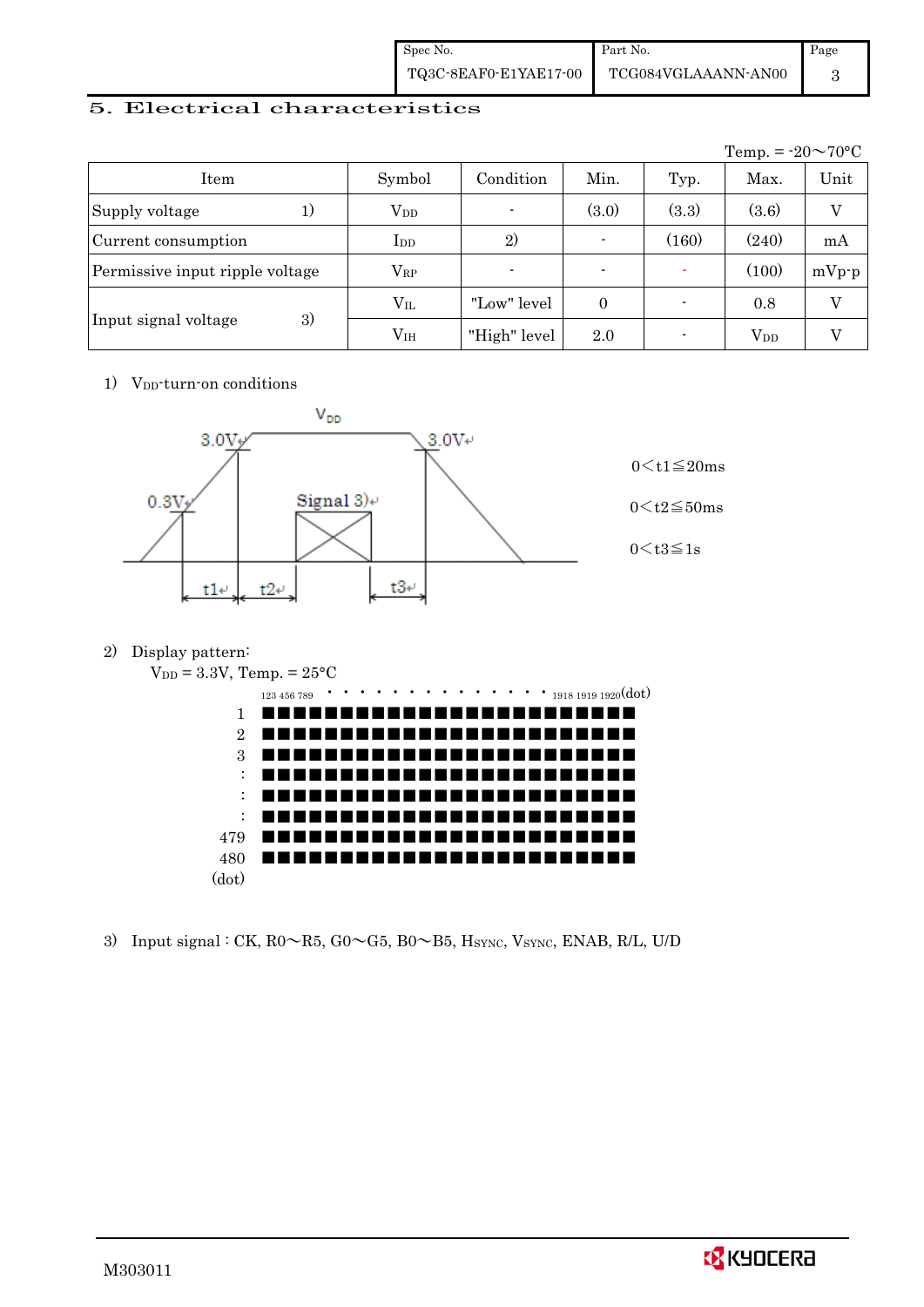Spec No. TQ3C-8EAF0-E1YAE17-00 Part No. TCG084VGLAAANN-AN00 Page 4

# 6. Optical characteristics

|  | Measuring spot = $\phi$ 6.0mm, Temp. = 25°C |  |  |
|--|---------------------------------------------|--|--|
|--|---------------------------------------------|--|--|

| Item                                  |       | Symbol              | Condition                   | Min.                     | Typ.    | Max.                     | Unit              |  |
|---------------------------------------|-------|---------------------|-----------------------------|--------------------------|---------|--------------------------|-------------------|--|
|                                       | Rise  | $\tau_r$            | $\theta = \phi = 0^{\circ}$ | ÷,                       | (10)    |                          | ms                |  |
| Response time                         | Down  | $\tau$ <sub>d</sub> | $\theta = \phi = 0^{\circ}$ | $\overline{\phantom{a}}$ | (20)    | $\overline{\phantom{a}}$ | ms                |  |
|                                       |       | $\theta$ upper      |                             | ÷,                       | (60)    |                          |                   |  |
| Viewing angle range<br>View direction |       | $\theta$ LOWER      | $CR \ge 10$                 |                          | (65)    |                          | deg.              |  |
| $: 6$ o'clock                         |       | $\phi$ left         |                             |                          | (65)    |                          |                   |  |
| (Gray inversion)                      |       | $\phi$ RIGHT        |                             |                          | (65)    | $\overline{a}$           | deg.              |  |
| Contrast ratio                        |       | CR                  | $\theta = \phi = 0^{\circ}$ | (350)                    | (500)   |                          | $\overline{a}$    |  |
| <b>Brightness</b>                     |       | L                   | IF=60mA/Line                | (310)                    | (450)   |                          | cd/m <sup>2</sup> |  |
| Uniformity                            |       | LU                  |                             | (70)                     |         |                          | $\%$              |  |
|                                       | Red   | $\mathbf X$         | $\theta = \phi = 0^{\circ}$ | (0.550)                  | (0.600) | (0.650)                  |                   |  |
|                                       |       | У                   |                             | (0.285)                  | (0.335) | (0.385)                  |                   |  |
|                                       |       | X                   | $\theta = \phi = 0^{\circ}$ | (0.290)                  | (0.340) | (0.390)                  |                   |  |
| Chromaticity                          | Green | У                   |                             | (0.500)                  | (0.550) | (0.600)                  |                   |  |
| coordinates                           | Blue  | $\mathbf X$         | $\theta = \phi = 0^{\circ}$ | (0.105)                  | (0.155) | (0.205)                  |                   |  |
|                                       |       | y                   |                             | (0.055)                  | (0.105) | (0.155)                  |                   |  |
|                                       |       | $\mathbf x$         | $\theta = \phi = 0^{\circ}$ | (0.255)                  | (0.305) | (0.355)                  |                   |  |
|                                       | White | $\mathbf y$         |                             | (0.265)                  | (0.315) | (0.365)                  |                   |  |

6-1. Definition of contrast ratio

$$
CR(Contrast ratio) = \frac{Brightness with all pixels "White" }{Brightness with all pixels "Black" }
$$

# 6-2. Definition of response time



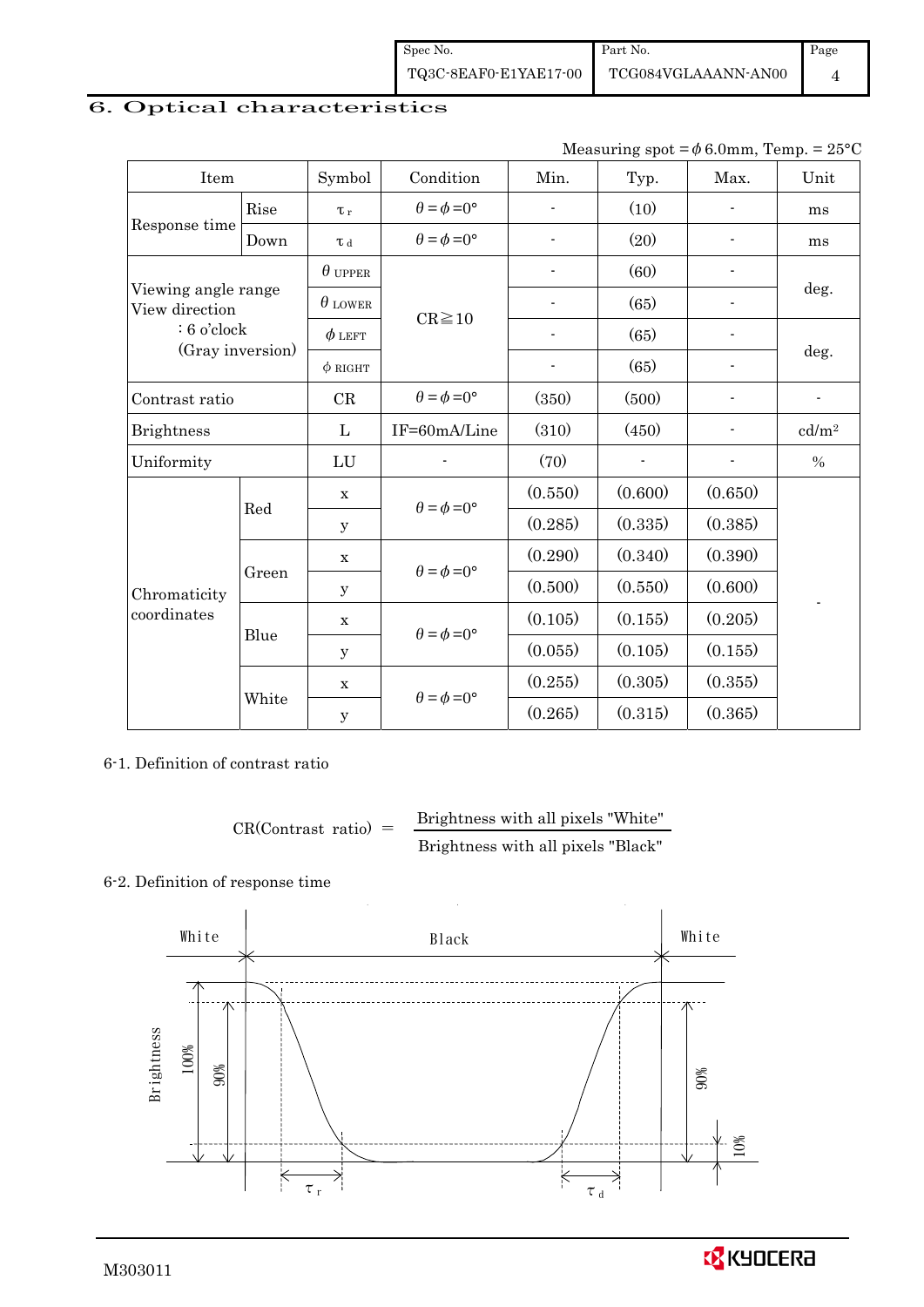| Spec No.              | Part No.            | Page |
|-----------------------|---------------------|------|
| TQ3C-8EAF0-E1YAE17-00 | TCG084VGLAAANN-AN00 |      |



6-4. Brightness measuring points



- 1) Rating is defined as the white brightness at center of display screen(3).
- 2) The brightness uniformity is calculated by using following formula.

Brightness uniformity = Minimum brightness from 1 to 5  $\times$  100 [%]<br>Maximum brightness from 1 to 5

3) 5 minutes after LED is turned on. (Ambient Temp.=25℃)

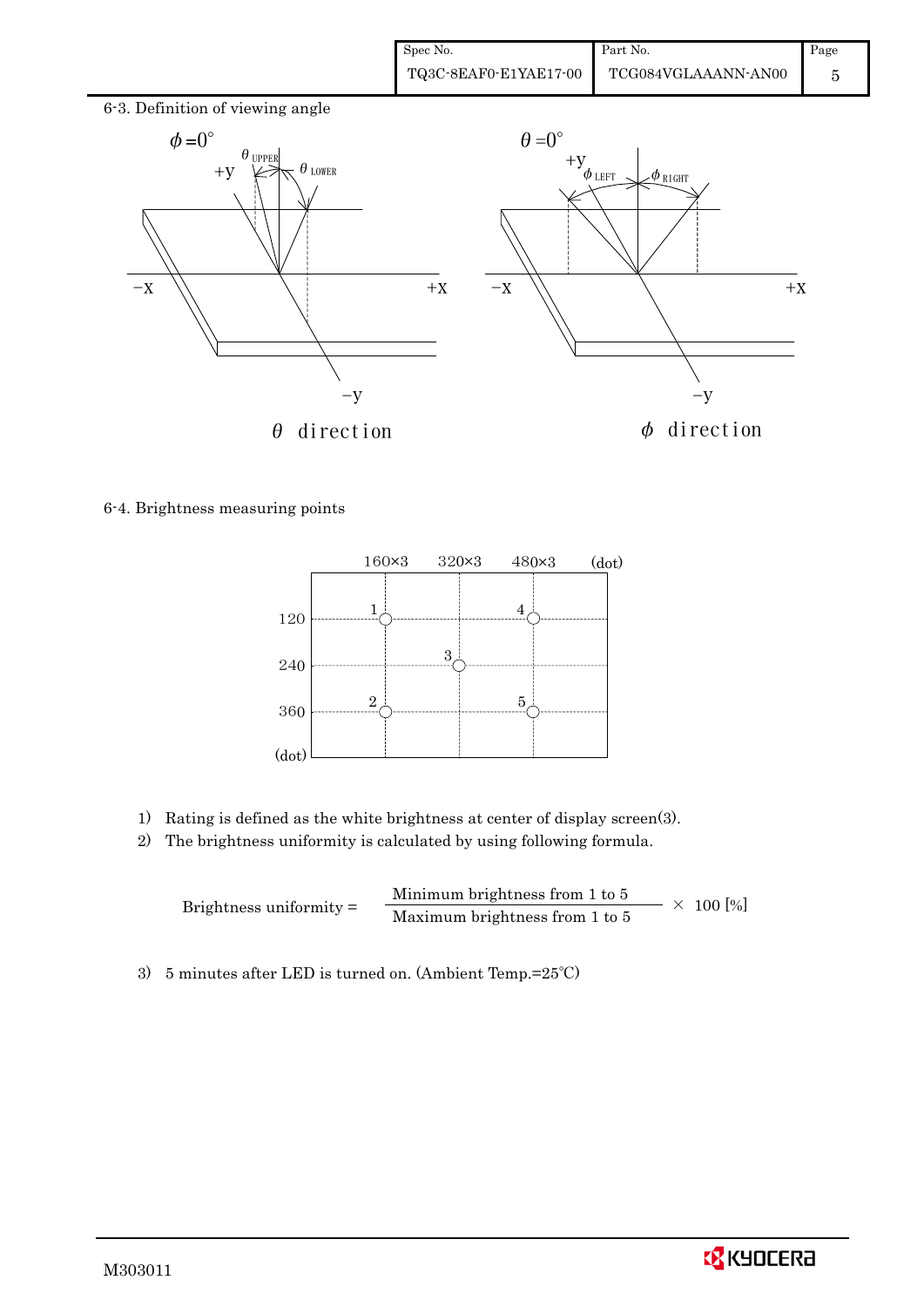# 7. Interface signals

| No.              | Symbol                                                   | Description                                                                                                                                   | I/O                      | <b>Note</b> |
|------------------|----------------------------------------------------------|-----------------------------------------------------------------------------------------------------------------------------------------------|--------------------------|-------------|
| 1                | NC                                                       | No connect                                                                                                                                    |                          |             |
| $\overline{2}$   | NC                                                       | No connect                                                                                                                                    | $\overline{\phantom{a}}$ |             |
| 3                | AN2                                                      | Anode 2                                                                                                                                       |                          |             |
| $\overline{4}$   | AN1                                                      | Anode 1                                                                                                                                       |                          |             |
| $\bf 5$          | NC                                                       | No connect                                                                                                                                    | $\overline{\phantom{a}}$ |             |
| $\,6$            | NC                                                       | No connect                                                                                                                                    |                          |             |
| $\bf 7$          | CA2                                                      | Cathode 2                                                                                                                                     | $\overline{\phantom{a}}$ |             |
| 8                | CA1                                                      | Cathode 1                                                                                                                                     | $\overline{\phantom{a}}$ |             |
| $\boldsymbol{9}$ | NC                                                       | No connect                                                                                                                                    |                          |             |
| 10               | $\ensuremath{\mathrm{U}}\xspace/\ensuremath{\mathrm{D}}$ | Vertical display mode select signal<br>H: Normal, L: Up / Down reverse mode                                                                   | I                        | 2)          |
| 11               | R/L                                                      | Horizontal display mode select signal<br>$\mathbf{L} : \mathbf{Normal}$ , $\mathbf{H} : \mathbf{Left} \mathop{/} \mathbf{Right}$ reverse mode | Ι                        | 2)          |
| 12               | <b>V</b> <sub>DD</sub>                                   | 3.3V power supply                                                                                                                             | $\overline{a}$           |             |
| 13               | <b>V</b> <sub>DD</sub>                                   | 3.3V power supply                                                                                                                             | $\overline{\phantom{a}}$ |             |
| 14               | <b>ENAB</b>                                              | Signal to settle the horizontal display position (positive)                                                                                   | $\bf I$                  | 1)          |
| 15               | <b>GND</b>                                               | <b>GND</b>                                                                                                                                    |                          |             |
| 16               | B <sub>5</sub>                                           | BLUE data signal (MSB)                                                                                                                        | $\bf I$                  |             |
| 17               | B4                                                       | BLUE data signal                                                                                                                              | $\mathbf I$              |             |
| 18               | B <sub>3</sub>                                           | BLUE data signal                                                                                                                              | $\rm I$                  |             |
| 19               | B <sub>2</sub>                                           | BLUE data signal                                                                                                                              | $\bf I$                  |             |
| 20               | B1                                                       | BLUE data signal                                                                                                                              | $\mathbf I$              |             |
| 21               | B <sub>0</sub>                                           | BLUE data signal (LSB)                                                                                                                        | $\bf I$                  |             |
| 22               | <b>GND</b>                                               | <b>GND</b>                                                                                                                                    | $\overline{a}$           |             |
| 23               | G5                                                       | GREEN data signal (MSB)                                                                                                                       | $\bf I$                  |             |
| 24               | G <sub>4</sub>                                           | GREEN data signal                                                                                                                             | $\bf I$                  |             |
| 25               | G <sub>3</sub>                                           | GREEN data signal                                                                                                                             | $\mathbf I$              |             |
| 26               | G <sub>2</sub>                                           | GREEN data signal                                                                                                                             | $\mathbf I$              |             |
| 27               | G <sub>1</sub>                                           | GREEN data signal                                                                                                                             | $\bf I$                  |             |
| 28               | G <sub>0</sub>                                           | GREEN data signal (LSB)                                                                                                                       | $\mathbf I$              |             |
| 29               | <b>GND</b>                                               | <b>GND</b>                                                                                                                                    | $\overline{\phantom{a}}$ |             |
| 30               | R5                                                       | RED data signal (MSB)                                                                                                                         | $\bf I$                  |             |
| 31               | R <sub>4</sub>                                           | RED data signal                                                                                                                               | $\bf I$                  |             |
| 32               | R3                                                       | RED data signal                                                                                                                               | $\bf I$                  |             |
| 33               | $\mathbf{R}2$                                            | RED data signal                                                                                                                               | $\bf I$                  |             |
| 34               | R1                                                       | RED data signal                                                                                                                               | $\bf I$                  |             |
| $35\,$           | R <sub>0</sub>                                           | RED data signal (LSB)                                                                                                                         | $\rm I$                  |             |
| 36               | <b>GND</b>                                               | <b>GND</b>                                                                                                                                    |                          |             |
| $\rm 37$         | <b>V</b> <sub>SYNC</sub>                                 | Vertical synchronous signal (negative)                                                                                                        | $\bf I$                  |             |
| $38\,$           | <b>H</b> <sub>SYNC</sub>                                 | Horizontal synchronous signal (negative)                                                                                                      | $\bf I$                  |             |
| $39\,$           | $\mathrm{C}\mathrm{K}$                                   | Clock signal for sampling each data signal                                                                                                    | $\rm I$                  |             |
| 40               | $\mathop{\rm GND}$                                       | <b>GND</b>                                                                                                                                    |                          |             |

 $\rm{LCD~connector} \hspace{1.5cm} : \hspace{1.5cm} 04 \hspace{0.05cm} 6240 \hspace{0.05cm} 040 \hspace{0.05cm} 023 \hspace{0.05cm} 846+ \hspace{0.05cm} \rm{(ELCO)}$ Recommended matching FFC or FPC  $\qquad : 0.5$ mm pitch

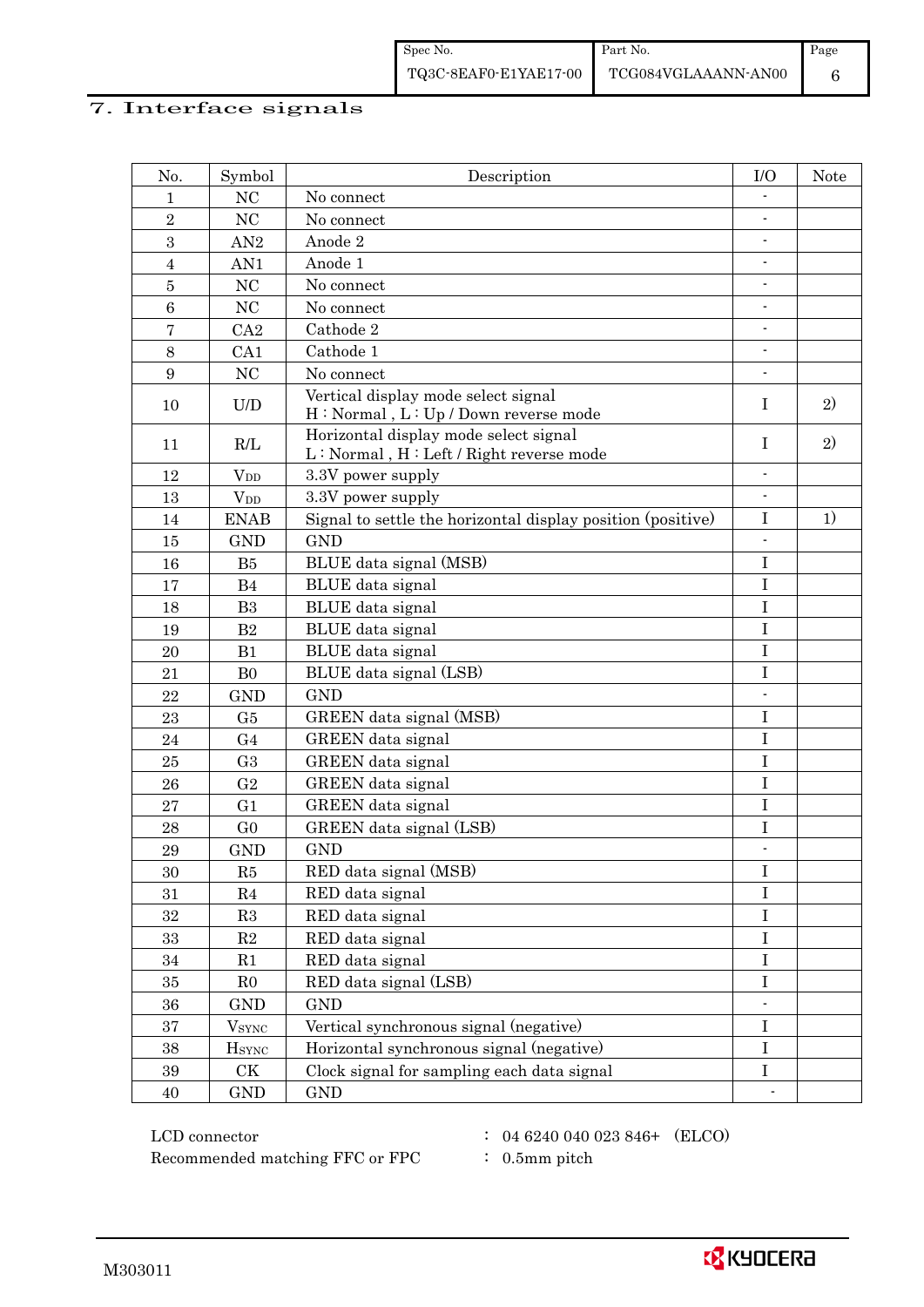| Spec No.              | Part No.            | Page |
|-----------------------|---------------------|------|
| TQ3C-8EAF0-E1YAE17-00 | TCG084VGLAAANN-AN00 |      |

- 1) The horizontal display start timing is settled in accordance with a rising timing of ENAB signal. In case ENAB is fixed "Low", the horizontal start timing is determined. Don't keep ENAB "High" during operation.
- 2)



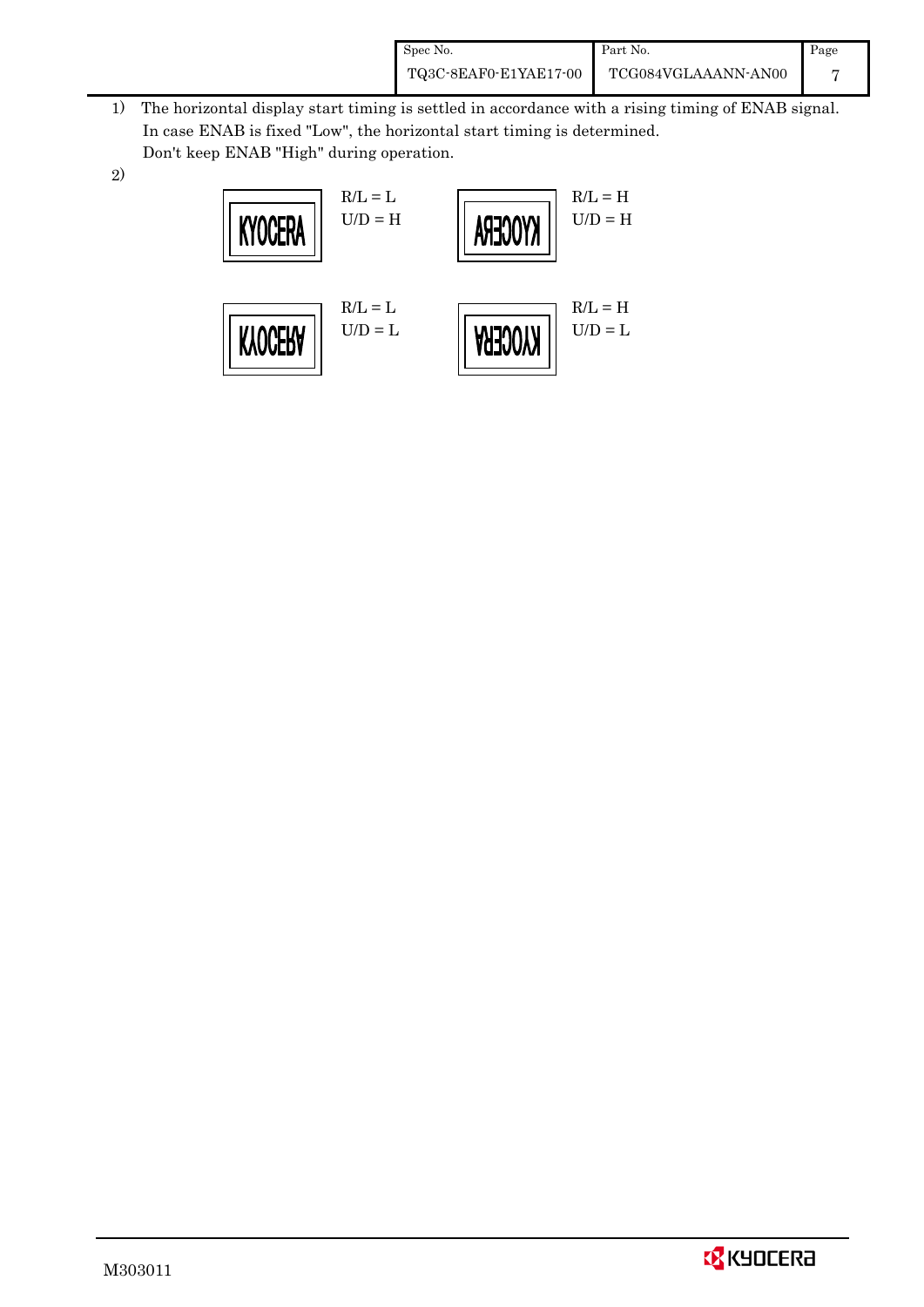#### 8. Input timing characteristics

|                                      | Item        | Symbol          | Min     | Typ      | Max     | Unit    | <b>Note</b> |
|--------------------------------------|-------------|-----------------|---------|----------|---------|---------|-------------|
|                                      | Frequency   | 1/Tc            | (22.66) | (25.18)  | (27.69) | MHz     |             |
| Clock                                | Duty ratio  | Tch/Tc          | (40)    | (50)     | (60)    | $\%$    |             |
|                                      | Set up time | Tds             | (5)     |          |         | ns      |             |
| Data                                 | Hold time   | Tdh             | (10)    |          |         | ns      |             |
|                                      |             | TH              | (30.0)  | (31.8)   |         | $\mu$ s |             |
| Horizontal sync.<br>signal           | Cycle       |                 | (770)   | (800)    | (850)   | clock   |             |
|                                      | Pulse width | TH <sub>p</sub> | (2)     | (96)     | (200)   | clock   |             |
| Vertical sync.                       | Cycle       | TV              | (515)   | (525)    | (560)   | line    |             |
| signal                               | Pulse width | TVp             | (2)     |          | (34)    | line    |             |
| Horizontal display period            |             | THd             |         | 640      |         | clock   |             |
| Hsync, Clock phase difference        |             | THc             | (10)    |          | $Te-10$ | ns      |             |
| Hsync-Vsync. phase difference        |             | TVh             | 2Tc     | TH-THp-1 |         | ns      |             |
| Vertical sync. signal start position |             | <b>TVs</b>      | (34)    |          |         | line    |             |
| Vertical display period              |             | TVd             | 480     |          |         | line    |             |

#### 8-1. Timing characteristics

1) In case of lower frequency, the deterioration of the display quality, flicker etc., may occur.

#### 8-2. Horizontal display position

|                                                    | Item        | Symbol         | Min  | Typ                      | Max     | Unit  | Note |
|----------------------------------------------------|-------------|----------------|------|--------------------------|---------|-------|------|
|                                                    | Set up time | $\mathrm{Tes}$ | (5)  | $\overline{\phantom{0}}$ | $Te-10$ | ns    |      |
| Enable signal                                      | Pulse width | Tep            | (2)  | 640                      | $TH-10$ | clock |      |
| H <sub>SYNC</sub> – Enable signal phase difference |             | The            | (44) |                          | TH-664  | clock |      |

1) When ENAB is fixed at "Low", the display starts from the data of C104(clock) as shown in 8-5.

2) The horizontal display position is determined by ENAB signal.

8-3. Vertical display position

- 1) The vertical display position (TVs) is 34th line.
- 2) ENAB signal is independent of vertical display position.

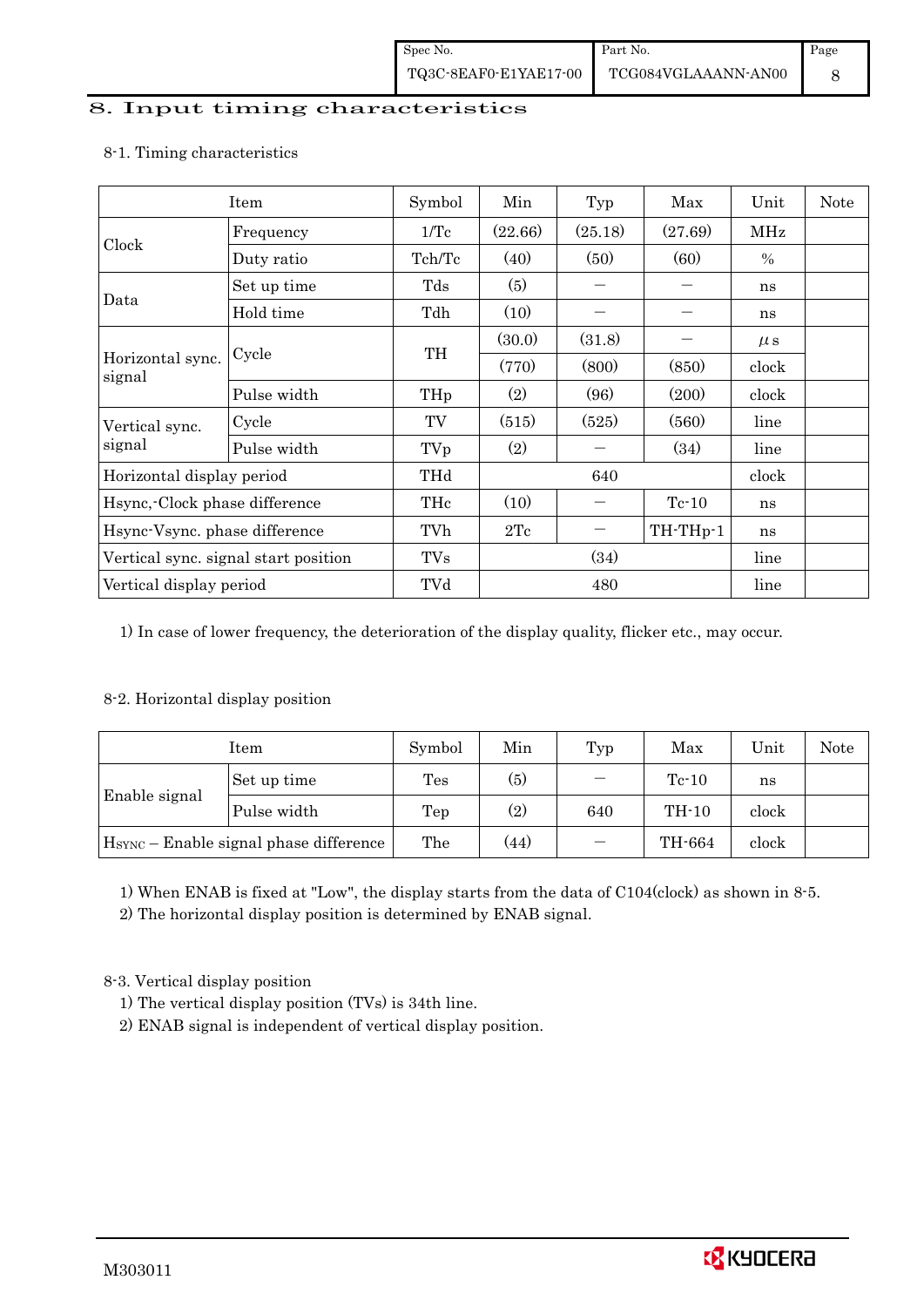8-4. Input Data Signals and Display position on the screen



8-5. Input timing characteristics



- 1) When ENAB is fixed at "Low", the display starts from the data of C104(Clock).
- 2) The vertical display position(TVs) is fixed at 34th line.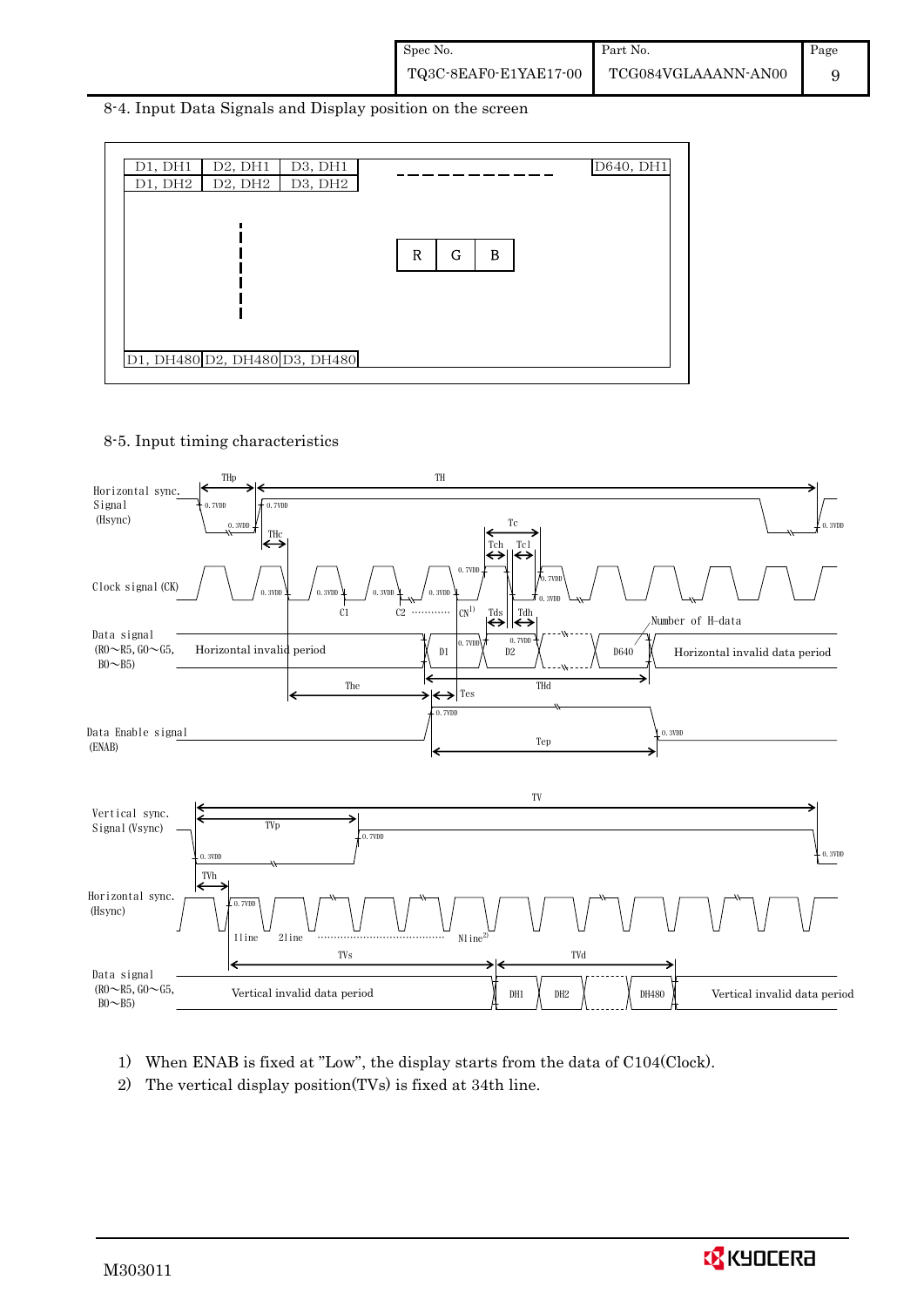Spec No. TQ3C-8EAF0-E1YAE17-00 Part No. TCG084VGLAAANN-AN00 Page 10

#### 9. Backlight characteristics

| Item                |         | Symbol | Min. | Typ.     | Max.                     | Unit | <b>Note</b>                  |
|---------------------|---------|--------|------|----------|--------------------------|------|------------------------------|
| Forward current     | 1)      | ΙF     |      | 60       | $\blacksquare$           | mA   | Ta= $-20 \sim 70$ °C         |
|                     |         |        |      | (22.0)   | (25.8)                   |      | IF=60mA, Ta= $-20^{\circ}$ C |
| Forward voltage     | 1)      | VF     |      | (21.0)   | (24.7)                   |      | IF=60mA, Ta= $25^{\circ}$ C  |
|                     |         |        |      | (20.4)   | (24.1)                   | V    | IF=60mA, $Ta=70^{\circ}C$    |
| Operating life time | (2), 3) | T      |      | (70,000) | $\overline{\phantom{a}}$ | h    | IF=60mA, $Ta=25^{\circ}C$    |

1) For each "AN-CA"

2) When brightness decrease 50% of minimum brightness. The average life of a LED will decrease when the LCD is operating at higher temperatures.

- 3) Life time is estimated data.(Condition : IF=60mA, Ta=25℃ in chamber).
- 4) An input current below 15mA may reduce the brightness uniformity of the LED backlight. This is because the amount of light from each LED chip is different. Therefore, please evaluate carefully before finalizing the input current.

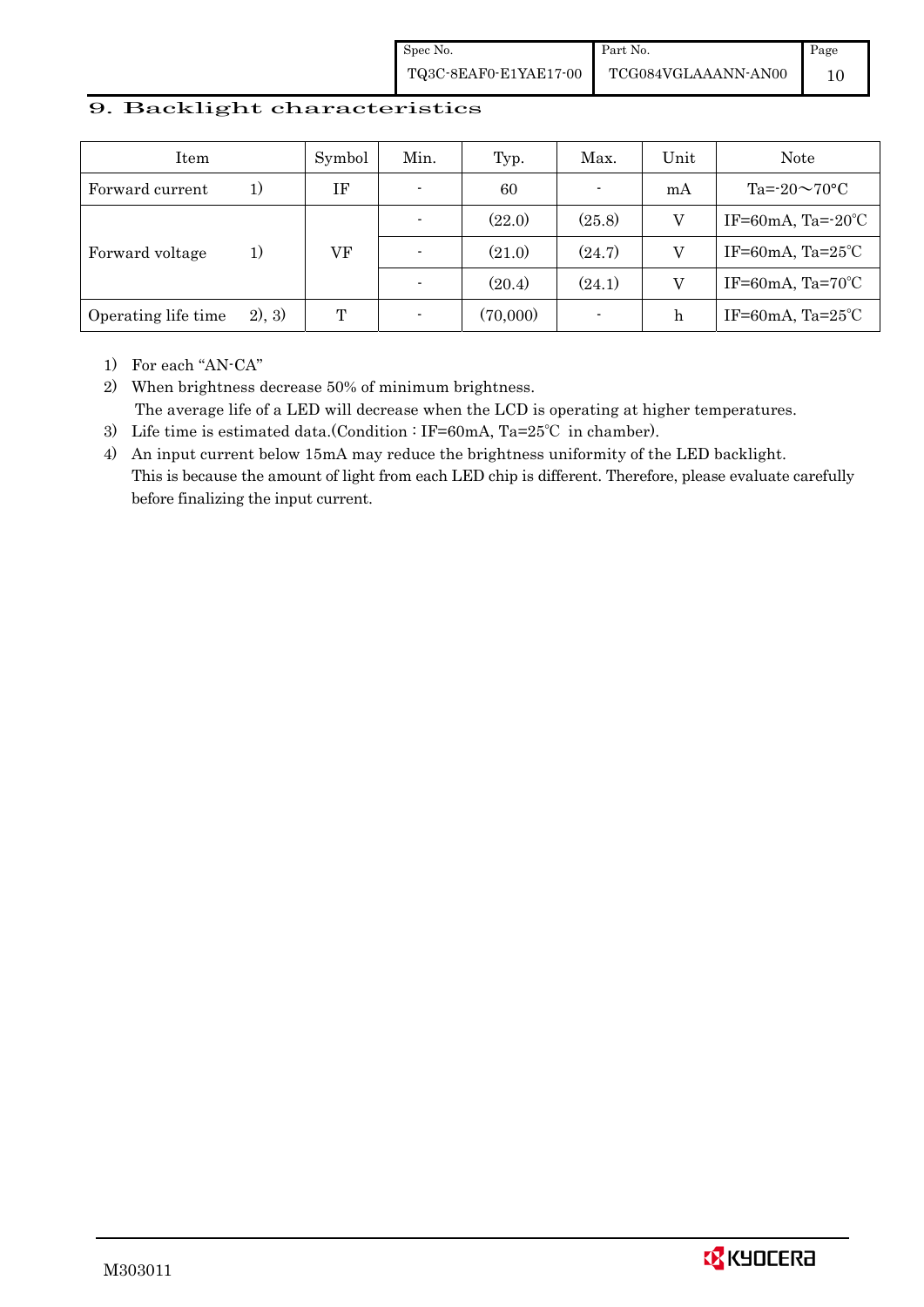#### 10. Lot number identification

The lot number shall be indicated on the back of the backlight case of each LCD.

TCG084VGLAAANN-AN00 -  $\Box$  $\Box$  -  $\Box$  $\Box$   $\Box$  MADE IN  $\Box$  $\Box$  $\Box$  $\Box$  $\downarrow \downarrow \quad \downarrow \quad \downarrow$  $1 \ 2 \ 3 \ 4$  5

- No1. No5. above indicate
	- 1. Year code
		- 2. Month code
		- 3. Date
		- 4. Version Number
		- 5. Country of origin (Japan or China)

| Year | 2011 | 2012 | 2013 | 2014 | 2015 | 2016 |
|------|------|------|------|------|------|------|
| Code |      |      |      |      |      |      |

| Month      | Jan. | Feb. | Mar. | Apr. | May | Jun. |
|------------|------|------|------|------|-----|------|
| $\rm Code$ |      |      |      |      |     |      |

| Month      | Jul. | Aug. | Sep. | Oct. | Nov. | Dec. |
|------------|------|------|------|------|------|------|
| $\rm Code$ |      |      |      | ∡⊾   |      |      |

#### 11. Warranty

#### 11-1. Incoming inspection

Please inspect the LCD within one month after your receipt.

#### 11-2. Production warranty

 Kyocera warrants its LCD's for a period of 12 months from the ship date. Kyocera shall, by mutual agreement, replace or re-work defective LCD's that are shown to be Kyocera's responsibility.

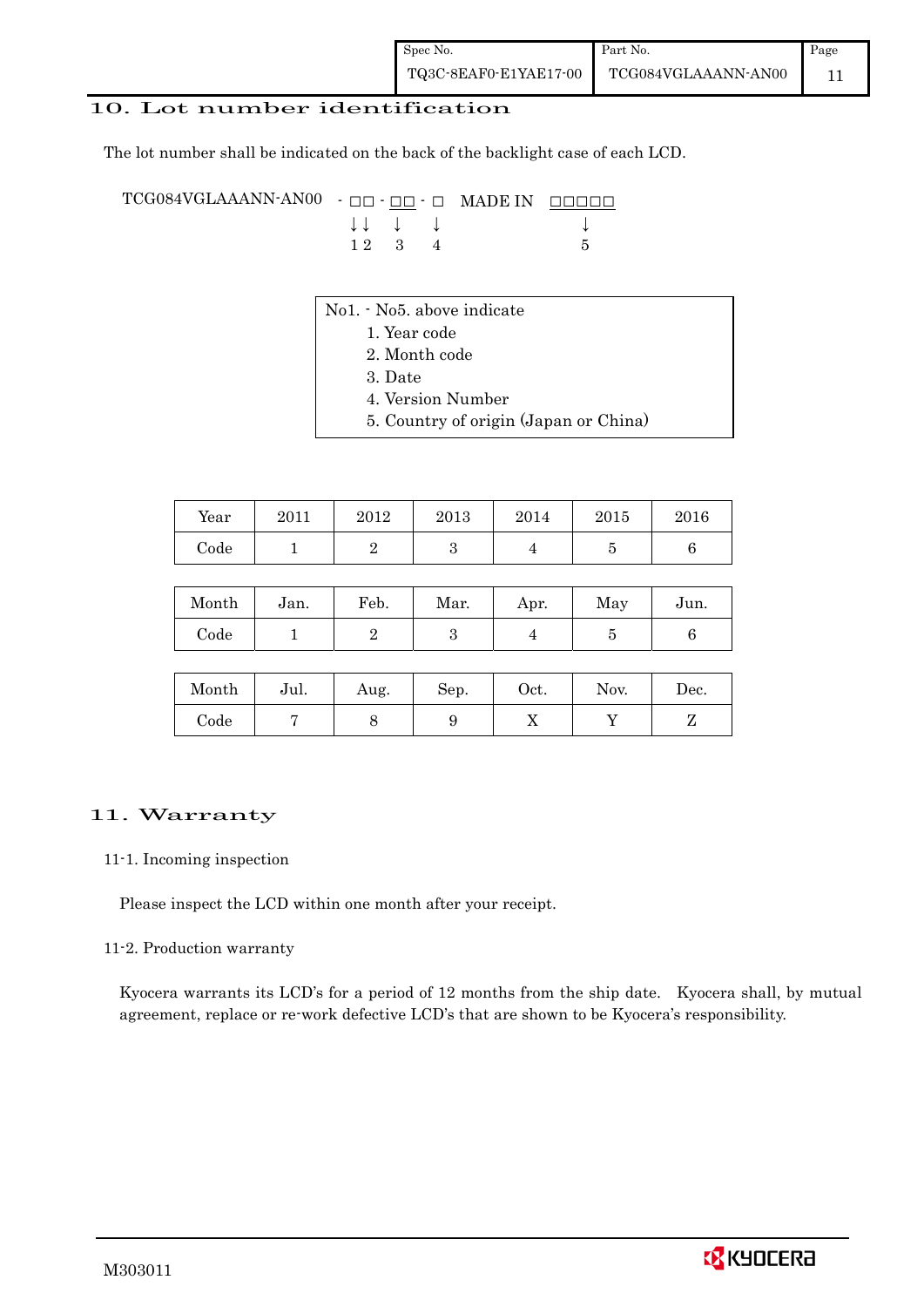#### 12. Precautions for use

- 12-1. Installation of the LCD
- 1) Please ground either of the mounting (screw) holes located at each corner of an LCD, in order to stabilize brightness and display quality.
- 2) A transparent protection plate shall be added to protect the LCD and its polarizer
- 3) The LCD shall be installed so that there is no pressure on the LSI chips.
- 4) The LCD shall be installed flat, without twisting or bending.

12-2. Static electricity

- 1) Since CMOS ICs are mounted directly onto the LCD glass, protection from static electricity is required.
- 2) Workers should use body grounding. Operator should wear ground straps.

12-3. LCD operation

1) The LCD shall be operated within the limits specified. Operation at values outside of these limits may shorten life, and/or harm display images.

12-4. Storage

- 1) The LCD shall be stored within the temperature and humidity limits specified. Store in a dark area, and protect the LCD from direct sunlight or fluorescent light.
- 2) Always store the LCD so that it is free from external pressure onto it.

12-5. Usage

- 1) DO NOT store in a high humidity environment for extended periods. Polarizer degradation bubbles, and/or peeling off of the polarizer may result.
- 2) The front polarizer is easily scratched or damaged. Prevent touching it with any hard material, and from being pushed or rubbed.
- 3) The LCD screen may be cleaned by wiping the screen surface with a soft cloth or cotton pad using a little Ethanol.
- 4) Water may cause damage or discoloration of the polarizer. Clean condensation or moisture from any source immediately.
- 5) Always keep the LCD free from condensation during testing. Condensation may permanently spot or stain the polarizer.
- 6) Do not disassemble LCD because it will result in damage.
- 7) This Kyocera LCD has been specifically designed for use in general electronic devices, but not for use in a special environment such as usage in an active gas. Hence, when the LCD is supposed to be used in a special environment, evaluate the LCD thoroughly beforehand and do not expose the LCD to chemicals such as an active gas.
- 8) Please do not use solid-base image pattern for long hours because a temporary afterimage may appear. We recommend using screen saver etc. in cases where a solid-base image pattern must be used.
- 9) Liquid crystal may leak when the LCD is broken. Be careful not to let the fluid go into your eyes and mouth. In the case the fluid touches your body; rinse it off right away with water and soap.

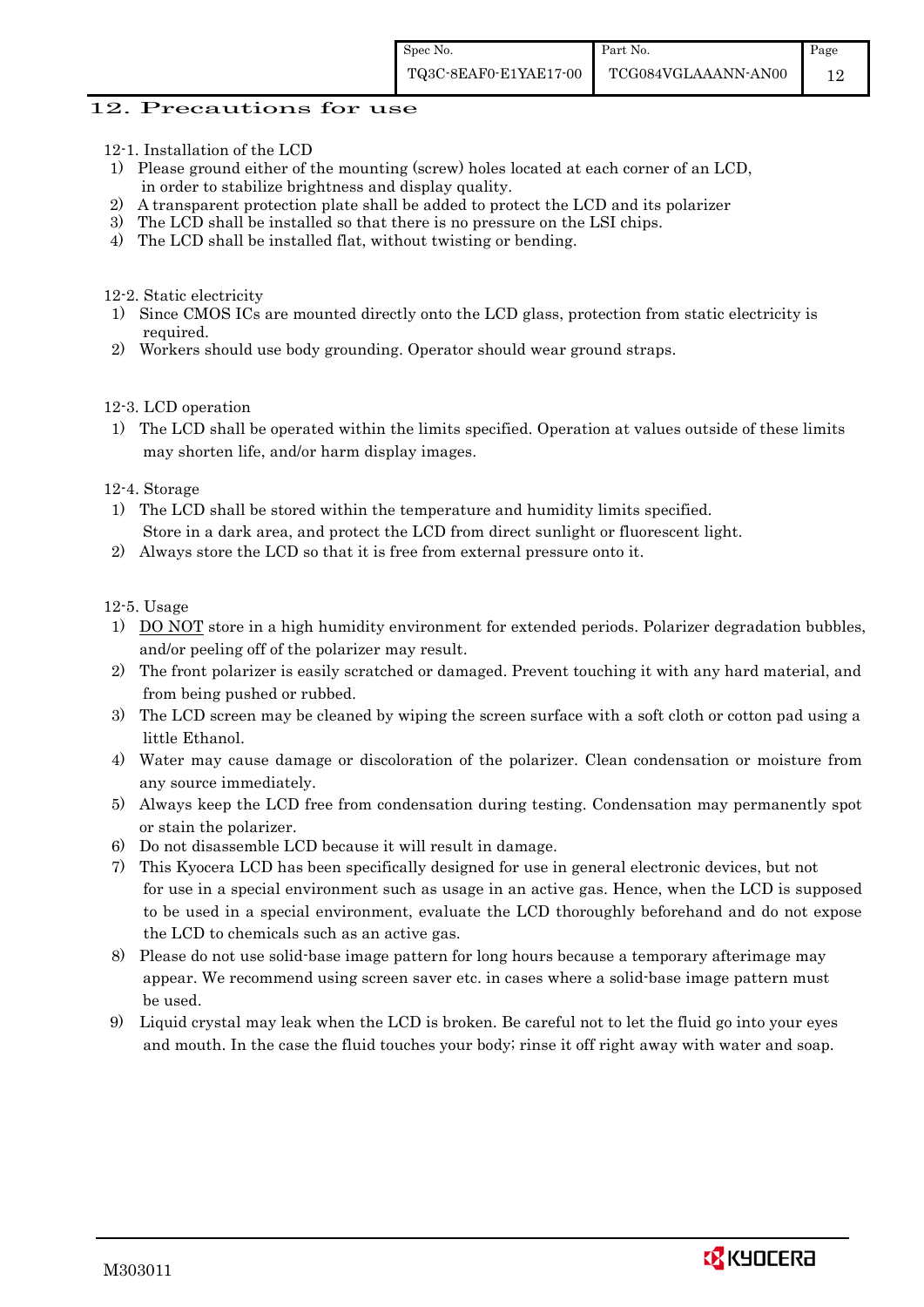# 13. Reliability test data

| Test item                            | Test condition                                                                                        | Test time        |                                                            | Judgement                                                                  |
|--------------------------------------|-------------------------------------------------------------------------------------------------------|------------------|------------------------------------------------------------|----------------------------------------------------------------------------|
| High temp.<br>atmosphere             | $80^{\circ}$ C                                                                                        | 240h             | Display function<br>Display quality<br>Current consumption | $\therefore$ No defect<br>$\therefore$ No defect<br>$\therefore$ No defect |
| Low temp.<br>atmosphere              | $-30$ °C                                                                                              | 240h             | Display function<br>Display quality<br>Current consumption | $\therefore$ No defect<br>: No defect<br>$\therefore$ No defect            |
| High temp.<br>humidity<br>atmosphere | $40^{\circ}$ C 90% RH                                                                                 | 240h             | Display function<br>Display quality<br>Current consumption | : No defect<br>$\therefore$ No defect<br>$\therefore$ No defect            |
| Temp. cycle                          | $-30^{\circ}$ C<br>0.5 <sub>h</sub><br>0.5 <sub>h</sub><br>R.T.<br>$80^{\circ}$ C<br>0.5 <sub>h</sub> | 10cycles         | Display function<br>Display quality<br>Current consumption | $\therefore$ No defect<br>$\therefore$ No defect<br>$\therefore$ No defect |
| High temp.<br>operation              | $70^{\circ}$ C                                                                                        | 500 <sub>h</sub> | Display function<br>Display quality<br>Current consumption | : No defect<br>$\therefore$ No defect<br>$\therefore$ No defect            |

1) Each test item uses a test LCD only once. The tested LCD is not used in any other tests.

2) The LCD is tested in circumstances in which there is no condensation.

3) The reliability test is not an out-going inspection.

4) The result of the reliability test is for your reference purpose only. The reliability test is conducted only to examine the LCD's capability.

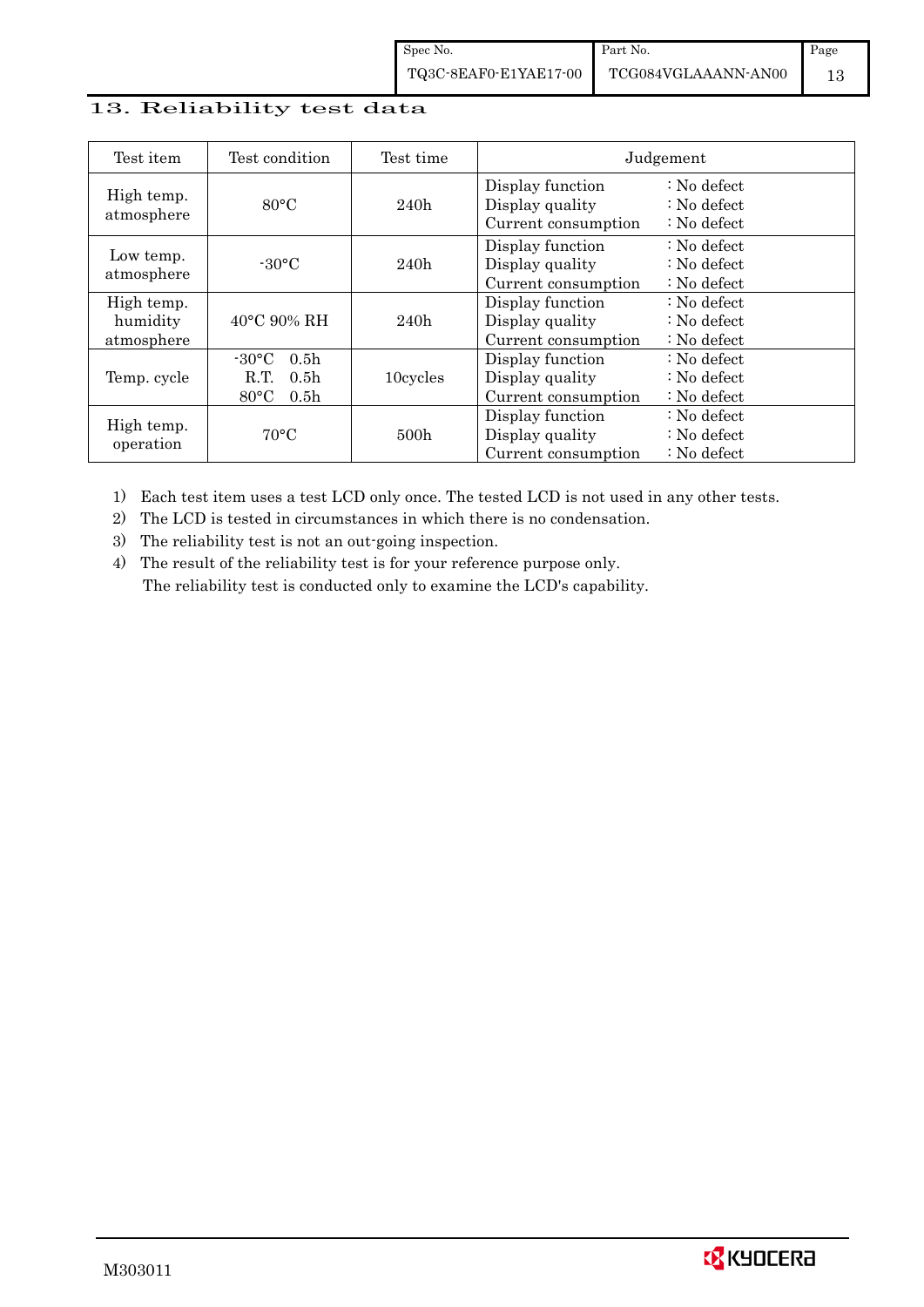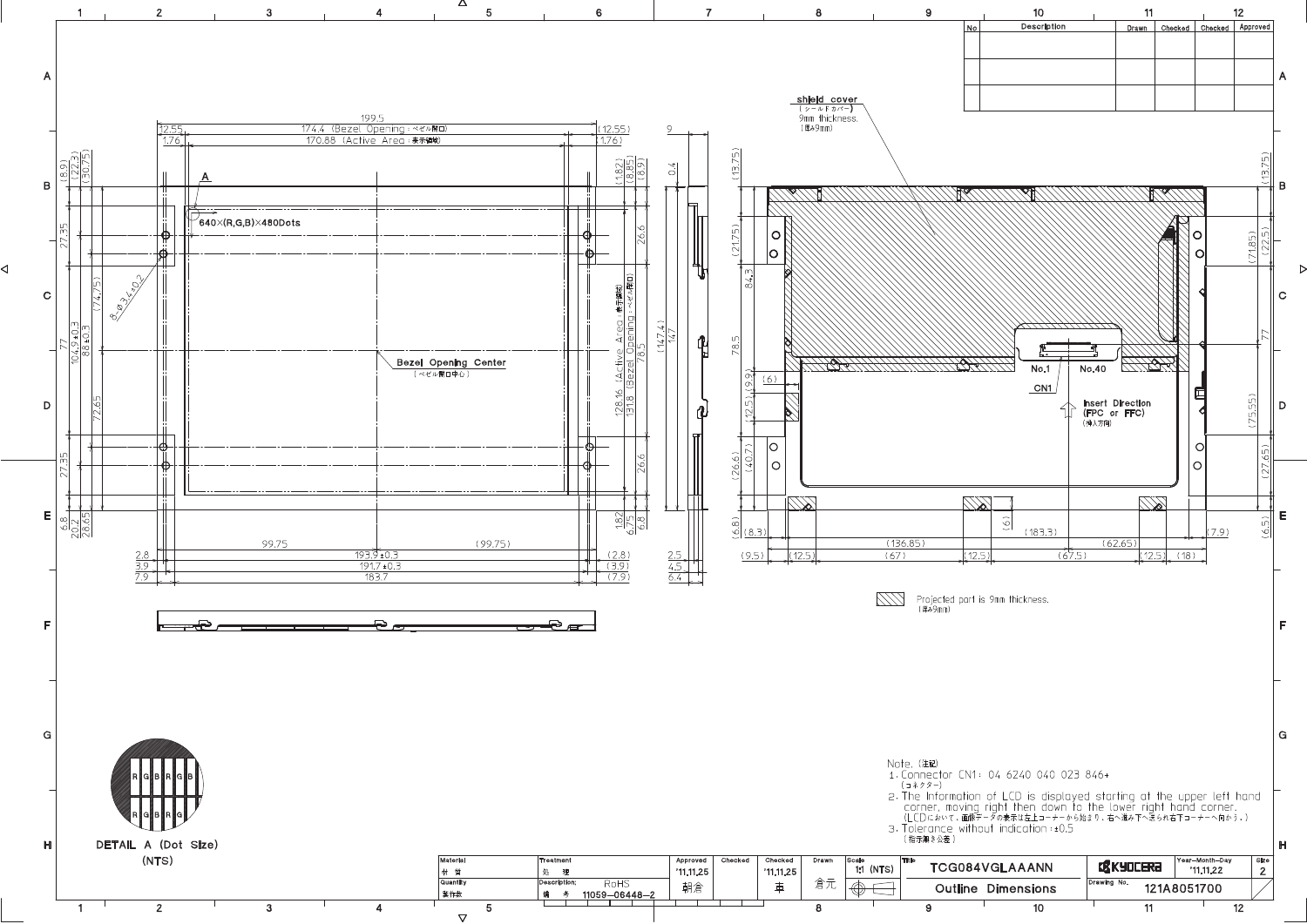| Spec No. | TQ3C-8EAF0-E2YAE17-00 |
|----------|-----------------------|
| Date     | December 14, 2011     |

# KYOCERA INSPECTION STANDARD

# TYPE : TCG084VGLAAANN-AN00

### KYOCERA CORPORATION LCD DIVISION

| Original                                        |          | Designed by $:$ Engineering dept. | Confirmed by $:QA$ dept. |          |          |
|-------------------------------------------------|----------|-----------------------------------|--------------------------|----------|----------|
| Issue Date                                      | Prepared | Checked                           | Approved                 | Checked  | Approved |
| December 14, 2011 S.Hatanaka X. Mori M.F.jiTani |          |                                   |                          | Shickawa | . fut    |

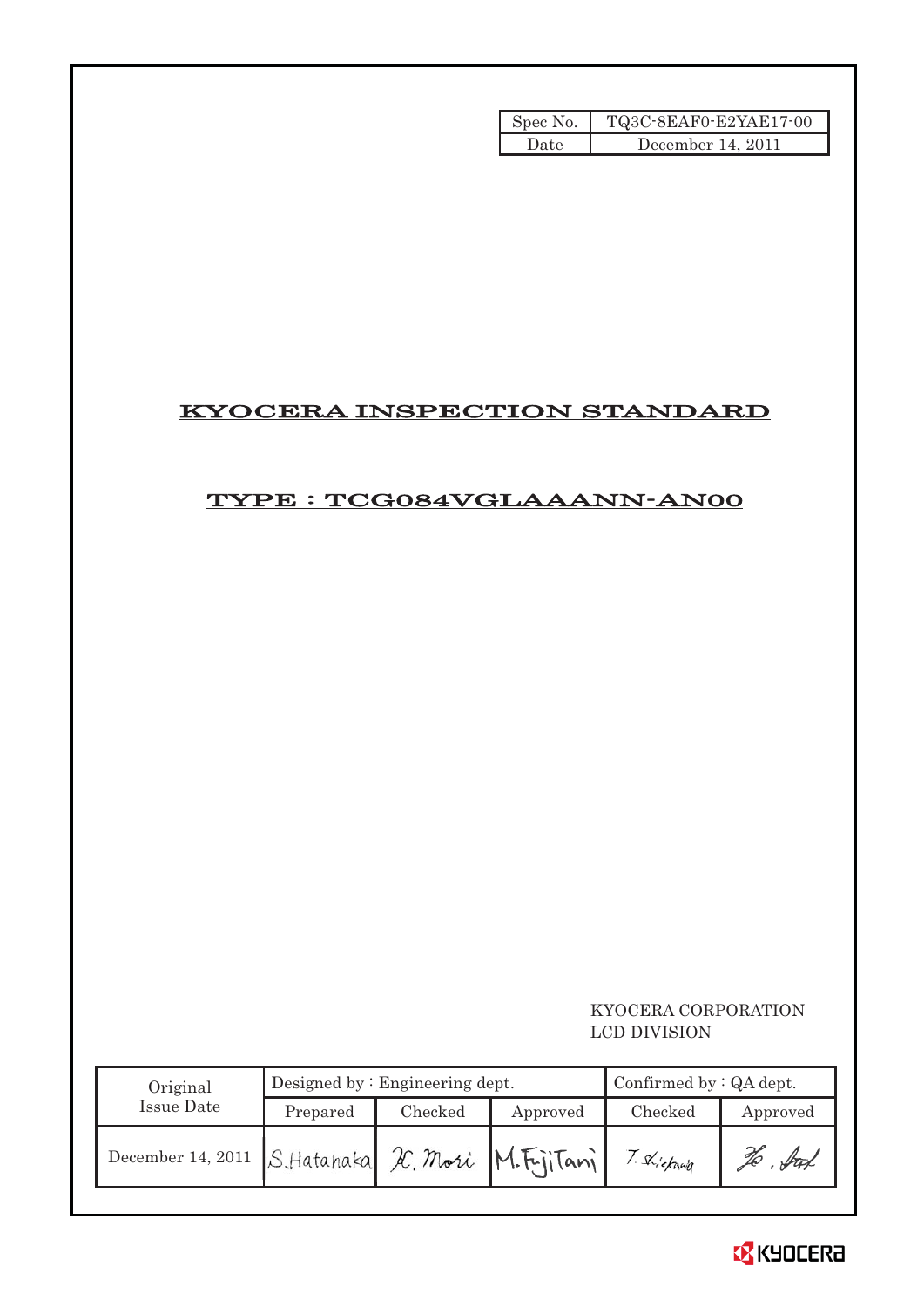| Spec No.              | Part No.            |
|-----------------------|---------------------|
| TQ3C-8EAF0-E2YAE17-00 | TCG084VGLAAANN-AN00 |

|                  |      |          | Revision record                 |                                      |                          |                        |  |
|------------------|------|----------|---------------------------------|--------------------------------------|--------------------------|------------------------|--|
| $\rm{Date}$      |      |          | Designed by : Engineering dept. |                                      | Confirmed by $:QA$ dept. |                        |  |
|                  |      | Prepared | ${\it Checked}$                 | ${\Large\bf Approved}$               | ${\it Checked}$          | ${\Large\bf Approved}$ |  |
|                  |      |          |                                 |                                      |                          |                        |  |
|                  |      |          |                                 |                                      |                          |                        |  |
| ${\rm Rev. No.}$ | Date | Page     |                                 | $\label{eq:2} \textbf{Descriptions}$ |                          |                        |  |
|                  |      |          |                                 |                                      |                          |                        |  |
|                  |      |          |                                 |                                      |                          |                        |  |
|                  |      |          |                                 |                                      |                          |                        |  |
|                  |      |          |                                 |                                      |                          |                        |  |
|                  |      |          |                                 |                                      |                          |                        |  |
|                  |      |          |                                 |                                      |                          |                        |  |
|                  |      |          |                                 |                                      |                          |                        |  |
|                  |      |          |                                 |                                      |                          |                        |  |
|                  |      |          |                                 |                                      |                          |                        |  |
|                  |      |          |                                 |                                      |                          |                        |  |
|                  |      |          |                                 |                                      |                          |                        |  |
|                  |      |          |                                 |                                      |                          |                        |  |
|                  |      |          |                                 |                                      |                          |                        |  |
|                  |      |          |                                 |                                      |                          |                        |  |
|                  |      |          |                                 |                                      |                          |                        |  |
|                  |      |          |                                 |                                      |                          |                        |  |
|                  |      |          |                                 |                                      |                          |                        |  |
|                  |      |          |                                 |                                      |                          |                        |  |
|                  |      |          |                                 |                                      |                          |                        |  |
|                  |      |          |                                 |                                      |                          |                        |  |
|                  |      |          |                                 |                                      |                          |                        |  |
|                  |      |          |                                 |                                      |                          |                        |  |
|                  |      |          |                                 |                                      |                          |                        |  |
|                  |      |          |                                 |                                      |                          |                        |  |
|                  |      |          |                                 |                                      |                          |                        |  |
|                  |      |          |                                 |                                      |                          |                        |  |
|                  |      |          |                                 |                                      |                          |                        |  |
|                  |      |          |                                 |                                      |                          |                        |  |
|                  |      |          |                                 |                                      |                          |                        |  |
|                  |      |          |                                 |                                      |                          |                        |  |
|                  |      |          |                                 |                                      |                          |                        |  |
|                  |      |          |                                 |                                      |                          |                        |  |
|                  |      |          |                                 |                                      |                          |                        |  |
|                  |      |          |                                 |                                      |                          |                        |  |
|                  |      |          |                                 |                                      |                          |                        |  |
|                  |      |          |                                 |                                      |                          |                        |  |
|                  |      |          |                                 |                                      |                          |                        |  |
|                  |      |          |                                 |                                      |                          |                        |  |
|                  |      |          |                                 |                                      |                          |                        |  |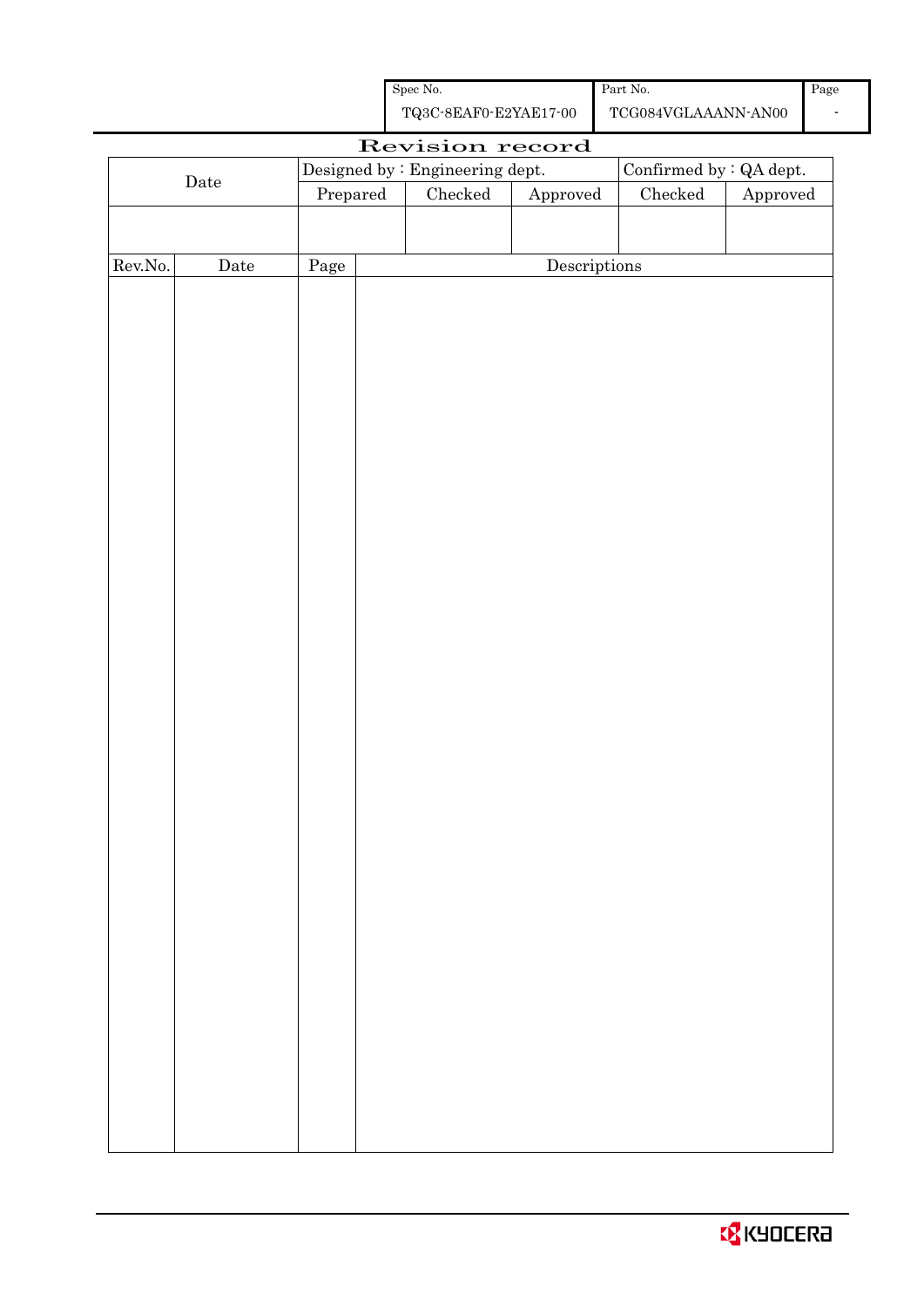Page 1

# Visuals specification

| 1) Note |
|---------|
|---------|

|                 | Note                           |                                                                                                                                                                                 |                                                                                                              |  |  |  |  |  |
|-----------------|--------------------------------|---------------------------------------------------------------------------------------------------------------------------------------------------------------------------------|--------------------------------------------------------------------------------------------------------------|--|--|--|--|--|
| General         | 1.                             | Customer identified anomalies not defined within this inspection standard shall be<br>reviewed by Kyocera, and an additional standard shall be determined by mutual<br>consent. |                                                                                                              |  |  |  |  |  |
|                 | 2.                             | This inspection standard about the image quality shall be applied to any defect within                                                                                          |                                                                                                              |  |  |  |  |  |
|                 |                                | the active area and shall not be applicable to outside of the area.                                                                                                             |                                                                                                              |  |  |  |  |  |
|                 | 3.                             | Inspection conditions                                                                                                                                                           |                                                                                                              |  |  |  |  |  |
|                 | Luminance                      |                                                                                                                                                                                 | $\div 500$ Lux min.                                                                                          |  |  |  |  |  |
|                 |                                | Inspection distance                                                                                                                                                             | : 300 mm.                                                                                                    |  |  |  |  |  |
|                 | Temperature                    |                                                                                                                                                                                 | : 25 $\pm$ 5°C                                                                                               |  |  |  |  |  |
|                 | Direction                      |                                                                                                                                                                                 | : Directly above                                                                                             |  |  |  |  |  |
| Definition of   | Dot defect                     | Bright dot defect                                                                                                                                                               | The dot is constantly "on" when power applied to the                                                         |  |  |  |  |  |
| inspection item |                                |                                                                                                                                                                                 | LCD, even when all "Black" data sent to the screen.                                                          |  |  |  |  |  |
|                 |                                |                                                                                                                                                                                 | Inspection tool: 5% Transparency neutral density filter.                                                     |  |  |  |  |  |
|                 |                                |                                                                                                                                                                                 | Count dot: If the dot is visible through the filter.                                                         |  |  |  |  |  |
|                 |                                |                                                                                                                                                                                 | Don't count dot: If the dot is not visible through the                                                       |  |  |  |  |  |
|                 |                                |                                                                                                                                                                                 | filter.<br>R<br>RGBRGBRGB<br>dot defect<br>R G B R G B R G B                                                 |  |  |  |  |  |
|                 |                                | Black dot defect                                                                                                                                                                | The dot is constantly "off" when power applied to the<br>LCD, even when all "White" data sent to the screen. |  |  |  |  |  |
|                 |                                |                                                                                                                                                                                 |                                                                                                              |  |  |  |  |  |
|                 |                                | Adjacent dot                                                                                                                                                                    | Adjacent dot defect is defined as two or more bright dot<br>defects or black dot defects.                    |  |  |  |  |  |
|                 |                                |                                                                                                                                                                                 | RGBRGBRGB<br>$RG$ B $RG$ B $RG$ B<br>dot defect<br>$G$ BRGBR<br>G                                            |  |  |  |  |  |
|                 | External                       | Bubble, Scratch,                                                                                                                                                                | Visible operating (all pixels "Black" or "White") and non                                                    |  |  |  |  |  |
|                 | Foreign particle<br>inspection |                                                                                                                                                                                 | operating.                                                                                                   |  |  |  |  |  |
|                 |                                | (Polarizer, Cell,                                                                                                                                                               |                                                                                                              |  |  |  |  |  |
|                 |                                | Backlight)                                                                                                                                                                      |                                                                                                              |  |  |  |  |  |
|                 |                                | Appearance                                                                                                                                                                      | Does not satisfy the value at the spec.                                                                      |  |  |  |  |  |
|                 |                                | inspection                                                                                                                                                                      |                                                                                                              |  |  |  |  |  |
|                 | Definition                     | Definition of circle size                                                                                                                                                       | Definition of linear size                                                                                    |  |  |  |  |  |
|                 | of size                        | а<br>$d = (a + b)/2$                                                                                                                                                            |                                                                                                              |  |  |  |  |  |